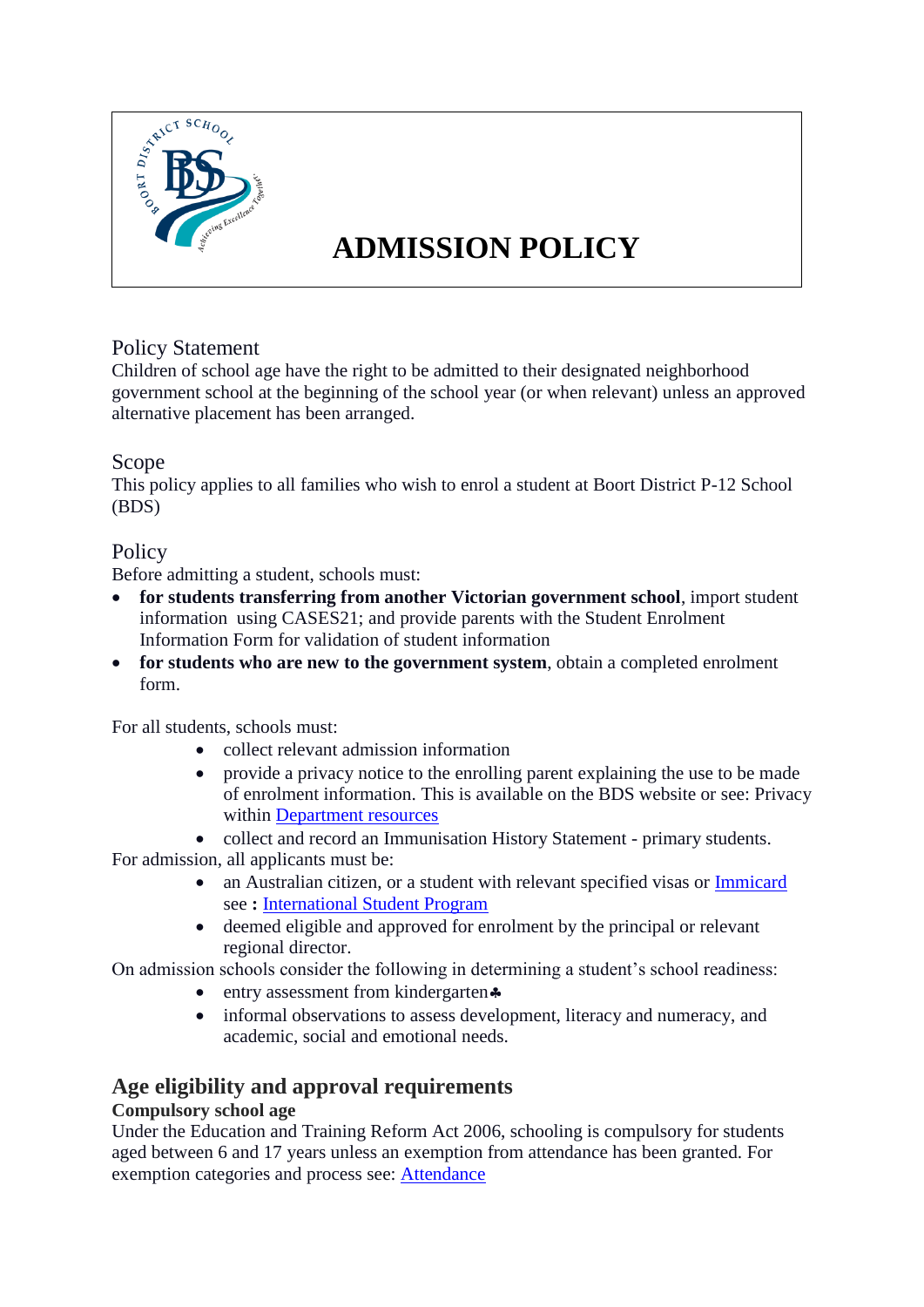This applies to all schools including mainstream, specialist, and government English language schools or centres.

A person who is not of compulsory school age may not enrol in or attend a government school unless:

- the person falls within an exception to the age eligibility requirements set out in the age regulations; or
- the person is granted an exemption from the age regulations.

#### **What is the difference between an exception and an exemption?**

A person who falls within an exception automatically meets the age eligibility requirements to enrol in or attend a government school. If the principal is satisfied that the person meets the criteria for the exception, the principal cannot refuse to enrol the person on the basis of their age and the person will not be required to obtain an exemption from the Minister or their delegate.

A person who does not fall within an exception may be eligible to apply for an exemption. Exemptions are granted at the discretion of the Minister, or Minister's delegate (which currently include Regional Directors). There is no automatic eligibility to enrol in or attend a government school.

# **Principal responsibility**

Principals are responsible for assessing eligibility and approving the admission of:

- individuals who are of compulsory school age, i.e. those aged between 6 and 17 years; and
- individuals who fall within an exception under the Regulations.

Individuals who fall outside of the compulsory school age may attend school only if they fall within an exception under the Regulations or are granted an exemption. There are exceptions for:  $\clubsuit$ 

- children who are at least 5 years of age by 30 April of the year of enrolment, and are enrolling in a course of primary education; and
- certain categories of students aged 18 or over who are enrolling in or completing an accredited senior secondary course.

These decisions can be made by the principal without further approval.

#### **Exceptions to the minimum age requirements**

A child who is aged less than 5 years old at 30 April of the year of enrolment may enrol in or attend a government school for the purposes of attending:

- short-term prep transition programs in primary schools that prepare pre-schoolers for primary school
- Early Education Programs in special developmental schools (as approved by the Minister).

A child who is aged five years or over by 30 April of the year of enrolment may enrol in or attend a government school if they are enrolling in or attending a:

- course of primary education
- course approved by the Minister
- preschool program conducted on government school premises.

#### **Exceptions to the maximum age requirements**

Exceptions apply to individuals who: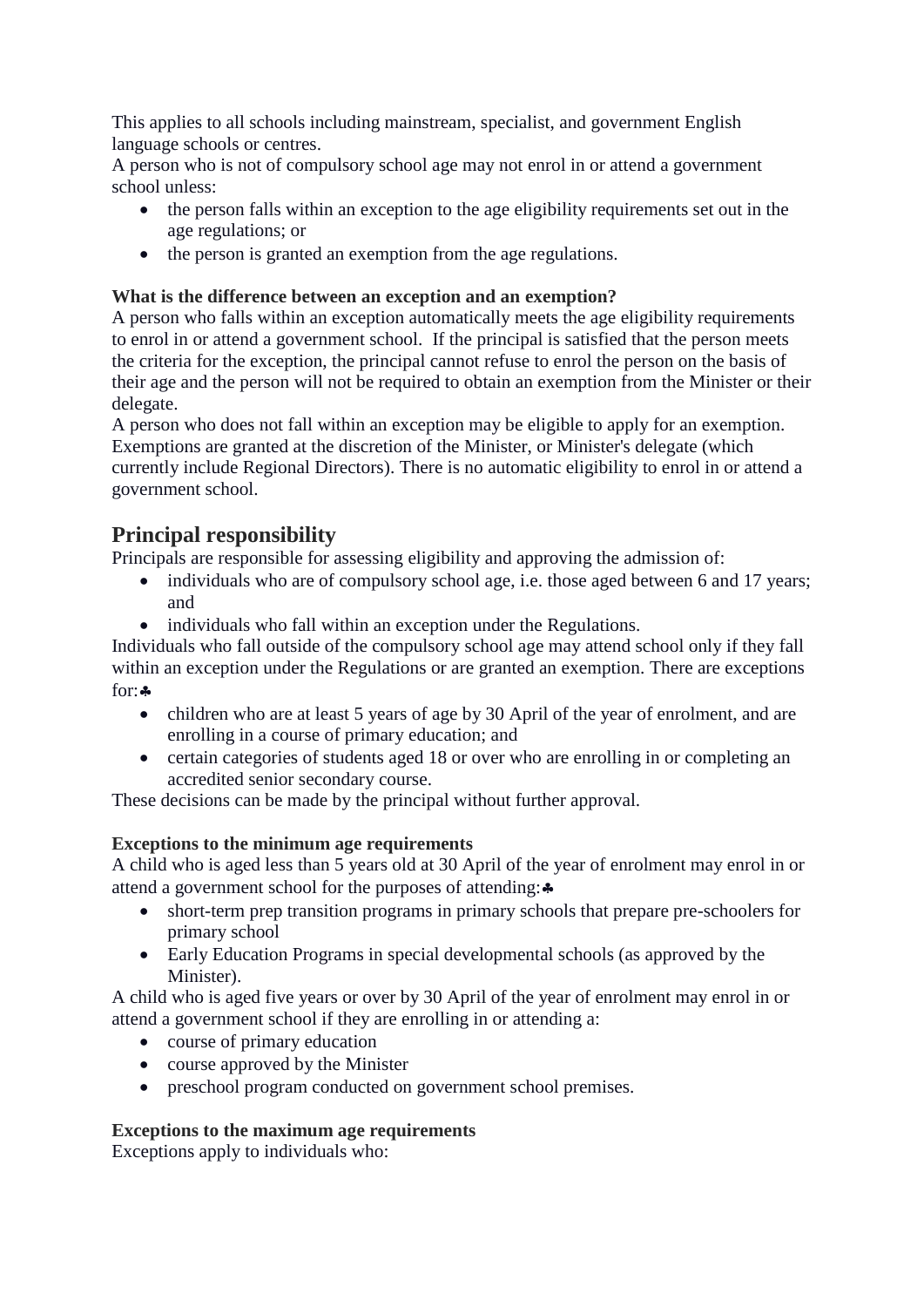- are turning 18 during the year of enrolment, if they are enrolling solely in an accredited senior secondary course, for example Victorian Certificate of Education (VCE), Victorian Certificate of Applied Learning (VCAL) or International Baccalaureate (IB)
- are turning 19 during the year of enrolment, if they are enrolling solely for the purpose of completing an accredited senior secondary course in that year, i.e. they are expected to successfully complete their course in the year of enrolment based on current assessment information and course plan
- are enrolling or attending an English language government school or centre, if the student is seeking to continue their enrolment in the year in which they turn 18 years of age and in the following year, solely for the purpose of completing the program
- will turn 20 years of age during the year of enrolment, and satisfy each of the following criteria:
	- is enrolled at a government school situated outside the metropolitan area solely for the purpose of completing an accredited senior secondary course in that year: and
	- there is no TAFE institute or other registered education or training organisation (other than another government school) within 50 kilometres of the school in which the person is seeking to enrol that is offering an accredited senior secondary education course through a distance education program that the person is eligible to enrol in

#### **Educational programs not subject to the age requirements**

The age requirements set out in the Regulations do not apply to individuals who will attend programs conducted at a government school:

- outside school hours
- by Registered Training Organisations or other bodies that are separate from the school.

# **Exemptions from the age requirements**

The Minister or (if the Minister has delegated power) a Regional Director may grant an individual an exemption from the minimum and maximum age regulations in limited circumstances.

An individual is eligible to apply for an exemption if they meet the criteria set out below. Eligibility does not guarantee that an exemption will be granted.

Exemptions from the minimum and maximum age requirements are the exception rather than the norm. This should be taken into account when considering enrolment decisions, such as beginning school, transitioning from primary to secondary school and planning for completing school or moving to other available settings.

Schools may not always be the most appropriate place for some children or young people. There are a range of age appropriate settings available for children and young people, whether they may be early childhood services and settings or adult education options.

It is important that when considering applications for exemption from the age requirements a balance needs to be struck between the best interests of the child or young person and that of other students. This balance must be found for individual cases and circumstances, while also ensuring that the exemption process is consistently and fairly applied.

The following arrangements apply to enrolments that can be assessed and endorsed by principals but require relevant regional director approval.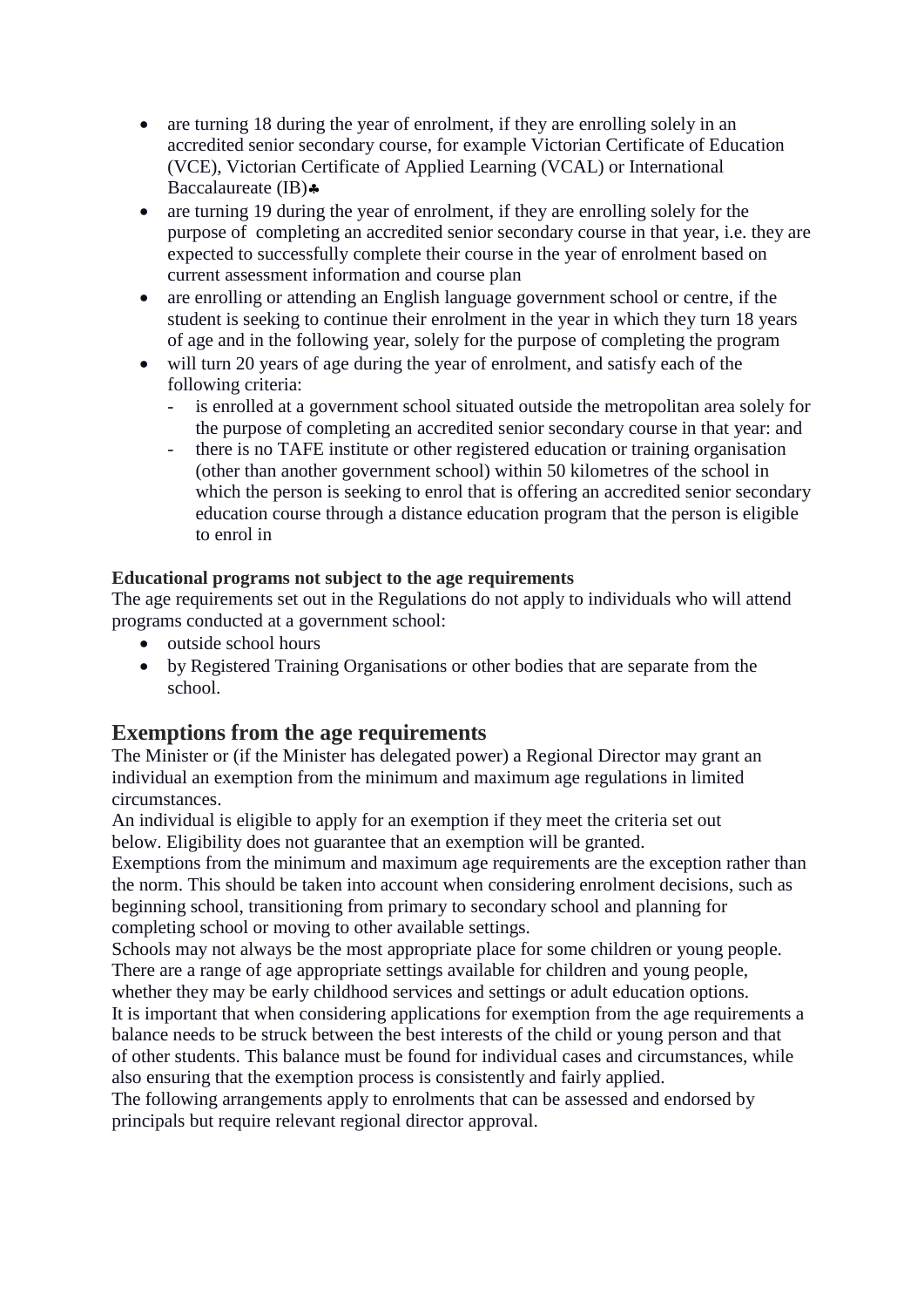#### **Early age entry**

Where a student is younger than 5 years of age on 30 April in the year of enrolment and does not meet one of the exceptions listed above, an exemption from the minimum age requirements is required.

Early age entry or exemption from the minimum age requirements must be:

- requested in writing to the school by their parent/carers
- considered by the principal, who must make a written recommendation for consideration by the regional director
- forwarded to the relevant regional director, with all supporting documentation attached, via email
- assessed by the regional director, who must consider eligibility, the principal's recommendation and all other relevant circumstances, and make a decision regarding the application
- approved or not approved in writing by the relevant regional director. The regional office should notify both the parent and school of the decision in a timely manner.

To be eligible for an exemption from the minimum age requirements a child must meet both of the following criteria:

- the child possesses suitable academic ability; and
- it is in the child's best interests to be enrolled at or attend a government school.

Applications that do not address the requirements for **both** criteria will not be eligible for approval.

To understand how the Department applies the eligibility criteria for an exemption from minimum age requirements, the following guidance is provided.

#### **Suitable academic ability**

The Department's preferred evidence of suitable academic ability is:

- a report from a psychologist confirming that the child has been assessed as  $\geq 130$  Full Scale IQ (2 standard deviations, or more above the mean), preferably using the Wechsler Preschool and Primary Scale of Intelligence, Fourth Edition, Australian and New Zealand (WPPS-IV A&NZ), including the 10 sub-tests required to calculate the Full Scale score and Primary Index Scales, conducted after the child has attained the age of 4 years; or:
- where a child is transferring from a school in another state or country after more than one term of enrolment and attendance, evidence from that school confirming that the child has suitable academic ability to attend school.

Where a child does not fall into one of the above categories, the Department may also consider other evidence of suitable academic ability that:

- is provided by an authoritative independent source(s) for example, a child psychologist registered with the Psychology Board of Australia, with experience in educational and developmental psychology; and
- clearly demonstrates that the child has suitable academic ability to attend school. It is the responsibility of the parent/carer to obtain all relevant cognitive assessment/s and/or other reports and evidence to support their child's application.

Applications based solely on parental observations will not be accepted.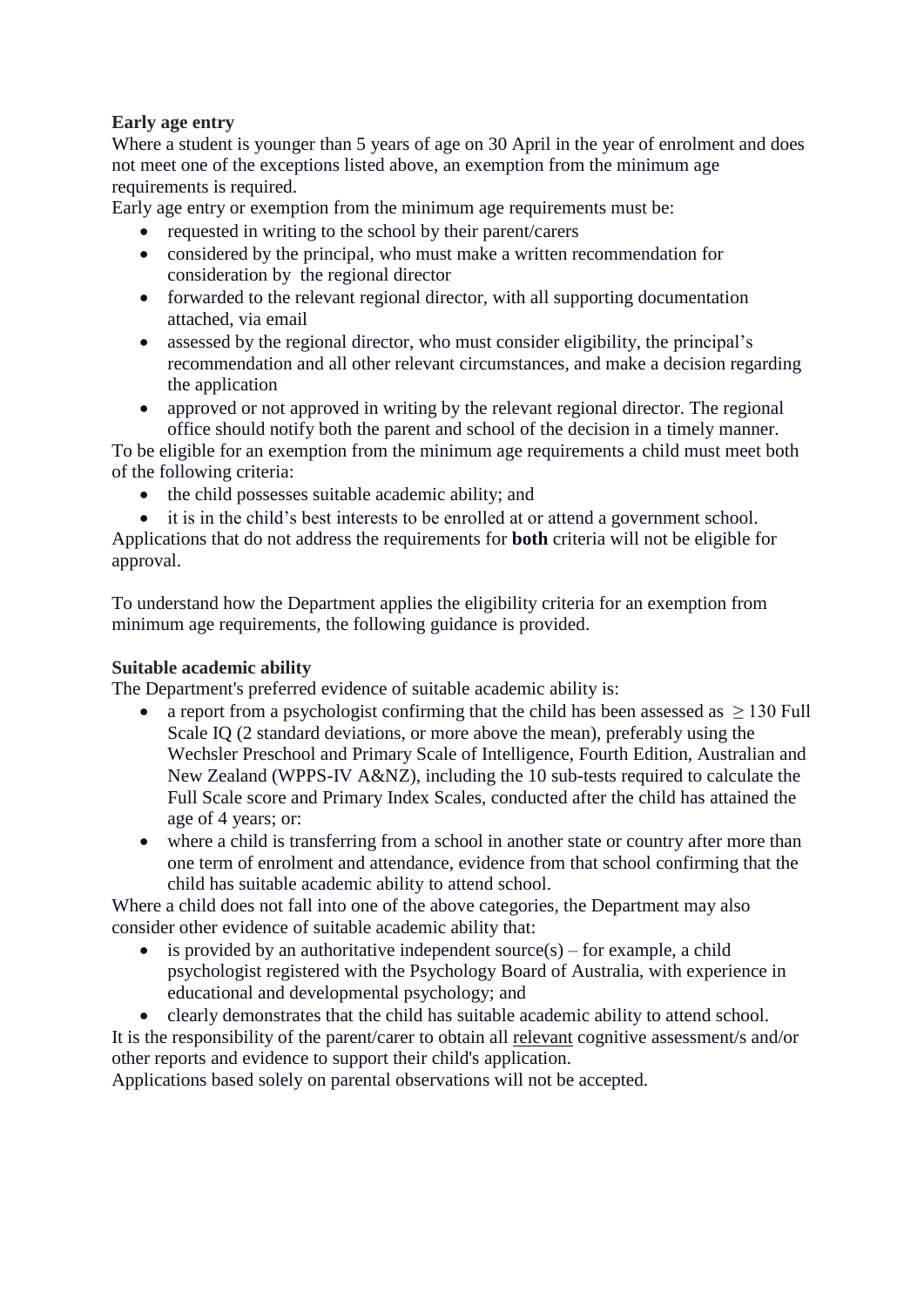#### **Best interests**

Early entry to school is generally not considered to be in the best interests of a child unless the child is:

- at least 4 years 6 months of age on or before 30 April in the year of school commencement; and
- considered at risk of long term educational disadvantage by a childcare, kindergarten, allied health or other relevant professional if they do not commence at school.

To apply for a minimum age exemption for early entry to school, use the:  $^{\circ\circ\circ}$  Minimum Age Exemption - [Early Entry to School Application \(docx -](https://www.education.vic.gov.au/Documents/school/principals/spag/participation/minageexemptform.docx) 51.45kb) form.

## **Maximum age exemption**

A student aged over 18 years of age at any time during the year of enrolment who does not meet one of the exceptions listed above may only enrol in or attend a government school if they are granted an exemption from the age requirements.

Exemption from the maximum age requirements must be:

- requested in writing to the school by the young person or their parent/carer
- considered by the principal, who must make a written recommendation for consideration by the regional director
- forwarded to the relevant regional director, with all supporting documentation attached, via email
- assessed by the regional director, who must consider eligibility, the principal's recommendation and all other relevant circumstances, and make a decision regarding the application
- approved or not approved in writing by the relevant regional director. The regional office should notify both the parent and school of the decision in a timely manner.

A student is eligible for an exemption from the maximum age requirements if they meet one or more of the following criteria:

- the person will be under 20 years of age on 31 December in the year the person completes year 10 **and** is unable to complete year 10 before they turn 18 **and** one or more of the following special circumstances exist for that person:
	- pregnancy;
	- parental or primary carer responsibilities;
	- serious illness or injury;
	- a period of imprisonment.
	- the person is aged between 18 and 21 and the Minister is satisfied of one or more of the following:
		- $\triangleright$  the exemption will enable the person to participate in a specific course or program approved by the Minister
		- $\triangleright$  the exemption will enable the person to transfer from an English language government school or centre into year 10 at a government school
		- $\triangleright$  it would be unreasonable in the circumstances not to grant the exemption
		- $\triangleright$  the person is seeking to enrol in an English language government school or centre, and the Minister considers it in the person's best interest to be enrolled at or to attend that educational setting.

To apply for a maximum age exemption use the [Maximum Age Exemption Application](https://www.education.vic.gov.au/Documents/school/principals/spag/participation/maxageexemptform.docx) form. It is Department policy that an exemption from the maximum age requirements will generally not be granted unless the person:

• has previously been enrolled in and attended the school in the last 12 months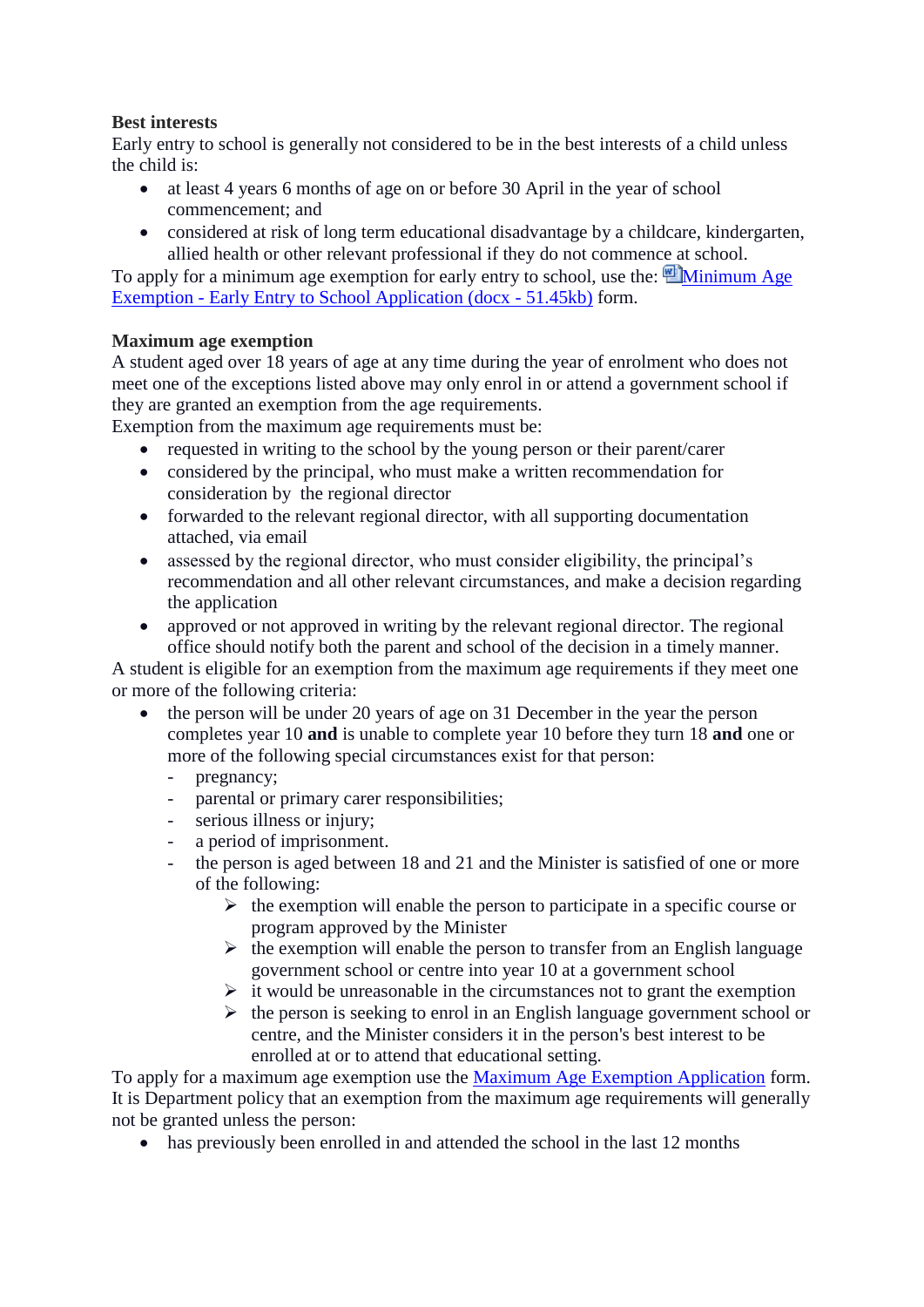- is expected to complete school in the exemption period based on their current or proposed course information and assessment; or
- has a clear transition plan that has been agreed to by the young person and/or their parent/carer; and
- poses no or minimal risks to other students through their attendance at the school;
- has no other age-appropriate setting or option available for an equivalent course of study i.e. no other age appropriate setting within 50 kilometres of the student's home and online study is inappropriate.

When considering an application for exemption from the age requirements and gathering the supporting documentation, Principals should consider the following:

- **best interests** includes the child or young person's academic, social and emotional needs, aspirations and abilities
- **age-appropriate settings or options** taking into consideration the student's aspirations, abilities and needs, such as relevant adult education settings
- **online study**  may be inappropriate if the student does not have reliable access to the required technologies to undertake the course, will not meet the prerequisite requirements for enrolment, and/or does not possess the required English language proficiency

Please note:

- **accredited senior secondary course**  includes Victorian Certificate of Education (VCE), Victorian Certificate of Applied Learning (VCAL) or International Baccalaureate (IB)
- **complete school** means that if the student successfully completes the requirements of their current enrolment/course plan/units in which they are enrolled, they will have successfully completed the requirements of the accredited senior secondary course in which they are enrolled, and they are expected to do so in the year of enrolment.

# **Information required for enrolment**

Enrolment forms are available on CASES21 and must be completed for students enrolling in a Victorian government school for the first time. Enrolment forms must include:

- date of birth (note: evidence of date of birth can be official, such as a birth certificate or where this is not able to be produced, unofficial, such as a doctor's note attesting to a child's age).
- names and addresses of the student and enrolling parent or carer
- details of medical and other conditions that may require special consideration
- emergency telephone numbers, including a nominated doctor
- an Immunisation History Statement from the Australian Immunisation Register
- the name of the previous school and the student's current year level, where students transfer from another school. Note: For students transferring from another Victorian government school, data can be imported using CASES21 (mandatory from July 2017) see [Transfers .](https://www.education.vic.gov.au/school/principals/spag/participation/Pages/transfers.aspx)

The table below outlines further information required for admission.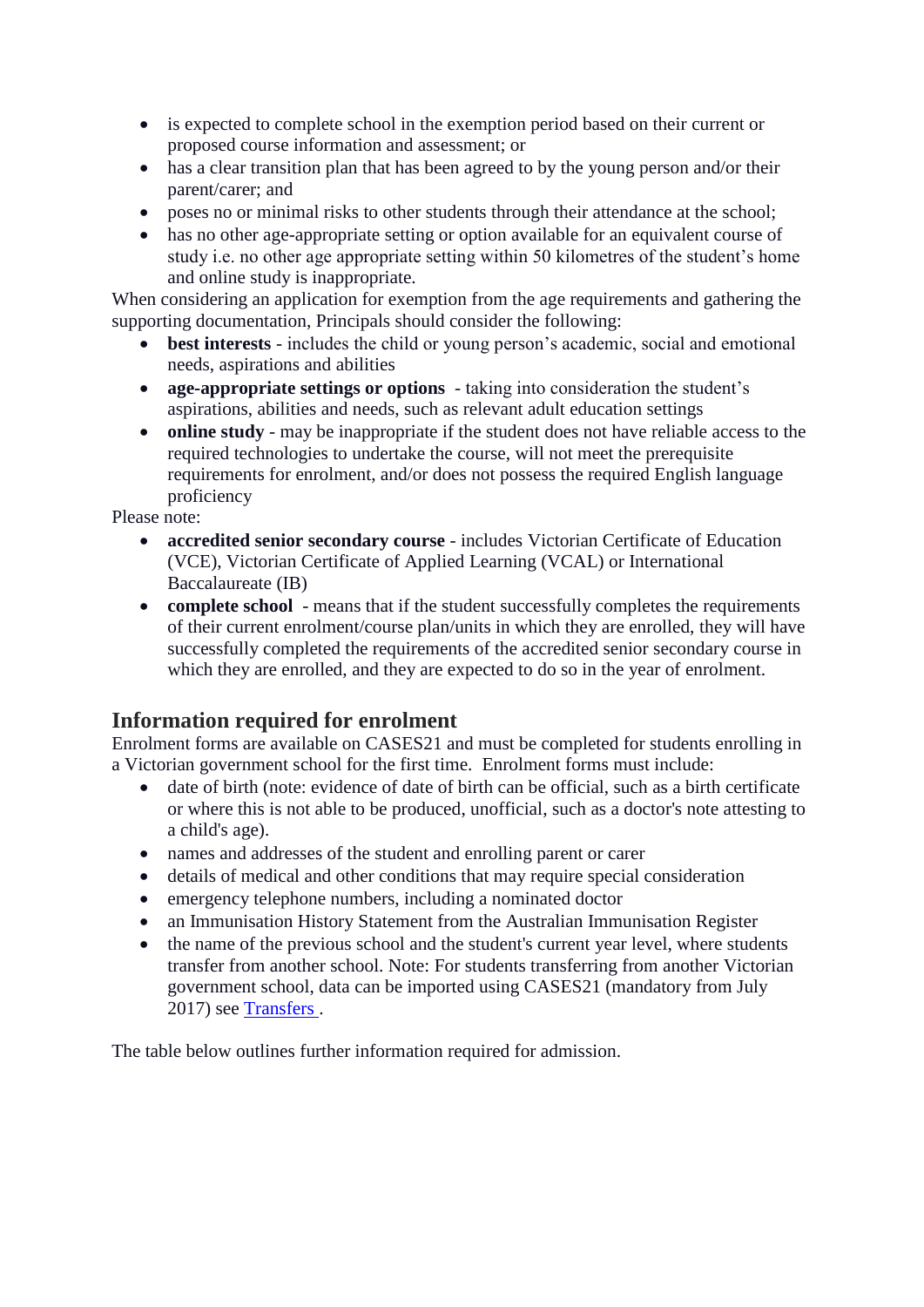| <b>Further Requirements</b>                      | <b>Description</b>                                                 |
|--------------------------------------------------|--------------------------------------------------------------------|
| Consent                                          | The signature of:                                                  |
|                                                  | student, if they are over 15 and living                            |
|                                                  | independently                                                      |
|                                                  | parent as defined in the Family Law Act                            |
|                                                  | 1975                                                               |
|                                                  | Note: In the absence of a current court                            |
|                                                  | order, each parent of a child who is not 18                        |
|                                                  | has equal parental responsibility.                                 |
|                                                  | both parents for parents who are separated,                        |
|                                                  | or a copy of the court order with any impact                       |
|                                                  | on the relationship between the family and                         |
|                                                  | the school                                                         |
|                                                  | an informal carer, with a statutory                                |
|                                                  | declaration. Carers:                                               |
|                                                  | - may be a relative or other carer                                 |
|                                                  | - have day-to-day care of the student                              |
|                                                  | with the student regularly living with them                        |
|                                                  | - may provide any other consent required<br>e.g. excursions.       |
|                                                  | <b>Notes for informal carer:</b>                                   |
|                                                  | statutory declarations apply for 12 months                         |
|                                                  | the wishes of a parent prevail in the event of                     |
|                                                  | a dispute between a parent legally                                 |
|                                                  | responsible for a student and an informal                          |
|                                                  | carer.                                                             |
|                                                  | Note: Secondary students may complete                              |
|                                                  | parts of the form and co-sign.                                     |
|                                                  | Where consent is disputed                                          |
|                                                  | When (parent) consent is disputed principals                       |
|                                                  | and staff should:                                                  |
|                                                  | avoid becoming involved                                            |
|                                                  | avoid favouring one parent                                         |
|                                                  | act in accordance at all times with the best                       |
|                                                  | interests of the student and the school                            |
|                                                  | community                                                          |
|                                                  | act sensitively and realise that a resolution,                     |
|                                                  | satisfactory to both parents, may not be                           |
|                                                  | possible.                                                          |
|                                                  | For more information on enrolment where                            |
|                                                  | there is disputed parental consent, see:                           |
|                                                  | <b>Decision Making Responsibilities for</b>                        |
| Student identification and name                  | <b>Students</b>                                                    |
|                                                  | For applicants who are:<br>Australian-born, a birth certificate or |
|                                                  | equivalent                                                         |
|                                                  | non-Australian-born, a passport or travel                          |
|                                                  | document such as a visa or Immicard.                               |
| <b>Immunisation History Statements - primary</b> |                                                                    |
| students                                         | Schools are required to:                                           |
|                                                  |                                                                    |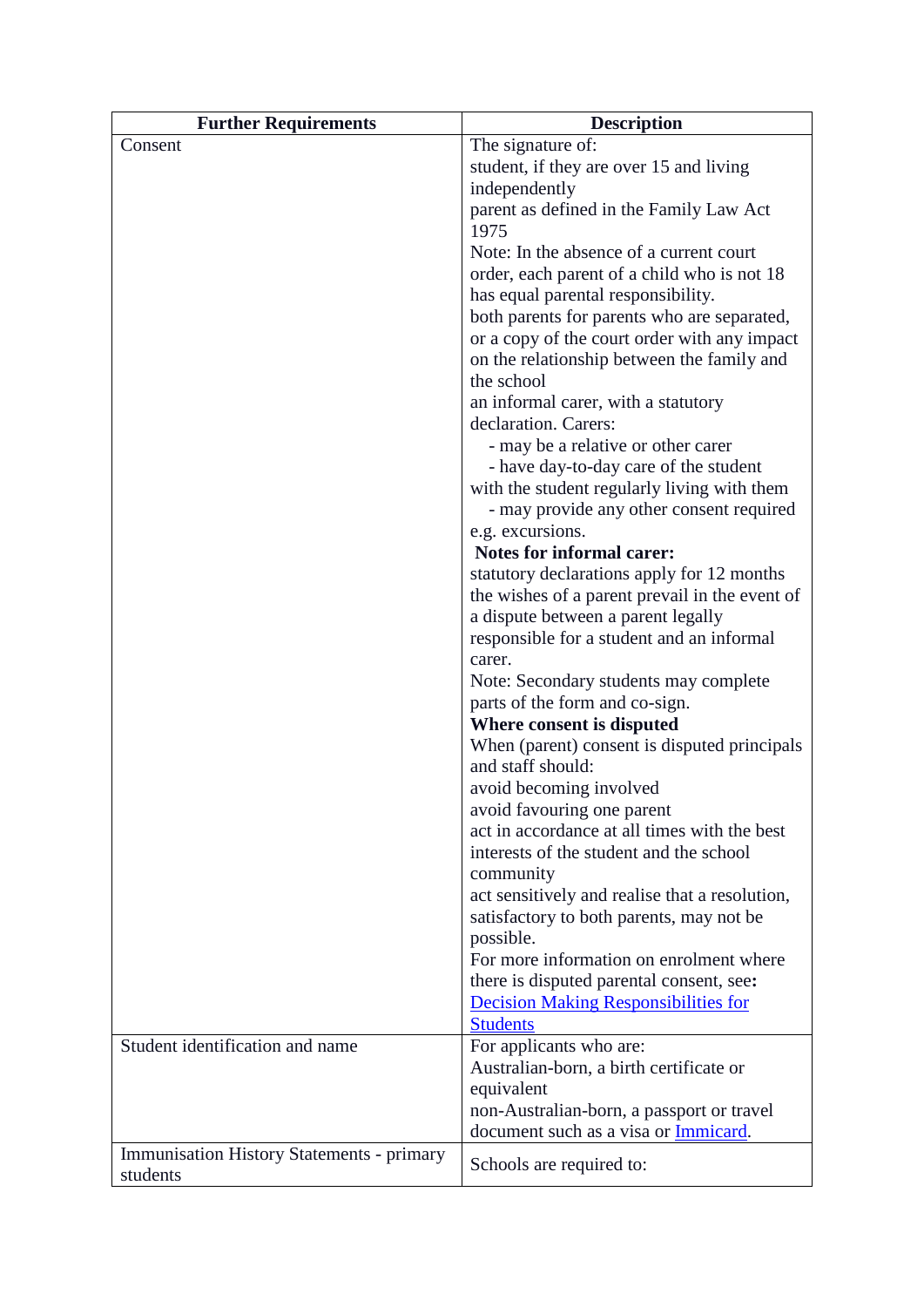| request that parents provide them with an         |
|---------------------------------------------------|
| Immunisation History Statement for their          |
| child from the Australian Immunisation            |
| Register                                          |
| take a copy of all Immunisation History           |
| Statements and record information on the          |
| immunisation status of each enrolled child.       |
| Parents or carers must provide an                 |
| Immunisation History Statement for their          |
| child from the Australian Immunisation            |
| Register to the school regardless of whether      |
| the child is or is not immunised.                 |
| Note: Homeopathic immunisation is not a           |
| recognised form of immunisation, and              |
| therefore cannot be listed on an                  |
| immunisation status certificate.                  |
| Prospective students will not be prevented        |
| from enrolling in primary school if they          |
| have not been immunised.                          |
| <b>Collecting Immunisation History Statements</b> |
| will assist health authorities in protecting      |
| students in the event of a vaccine-               |
| preventable disease occurrence at the             |
| school. An unvaccinated student may be            |
| excluded from school for a period of time.        |
| Parents or carers of secondary student            |
| applicants are not required to provide an         |
| immunisation status certificate.                  |
| For more information on:                          |
| immunisation in primary and secondary             |
| schools, see: Immunisation                        |
| maintaining and using immunisation records        |
| see: <b>Enrolment</b>                             |
| the Department of Health's fact sheet,            |
| <b>Starting Primary School</b>                    |

# **Incomplete student information**

This table outlines the principal's options when student information is incomplete.

| The principal may                             | provided that the principal                   |
|-----------------------------------------------|-----------------------------------------------|
| defer admission of a student for up to 5 days | requests that the parent or carer provide the |
|                                               | missing information                           |
|                                               | advises the parent or carer they are legally  |
|                                               | responsible for ensuring a child of school    |
|                                               | age attends school.                           |
| conditionally enrol the student:              | records the conditions; and                   |
| if the information is not provided after 5    | advises the parents or carers in writing that |
| days and                                      | the enrolment is conditional upon providing   |
|                                               | the missing information and will only be      |